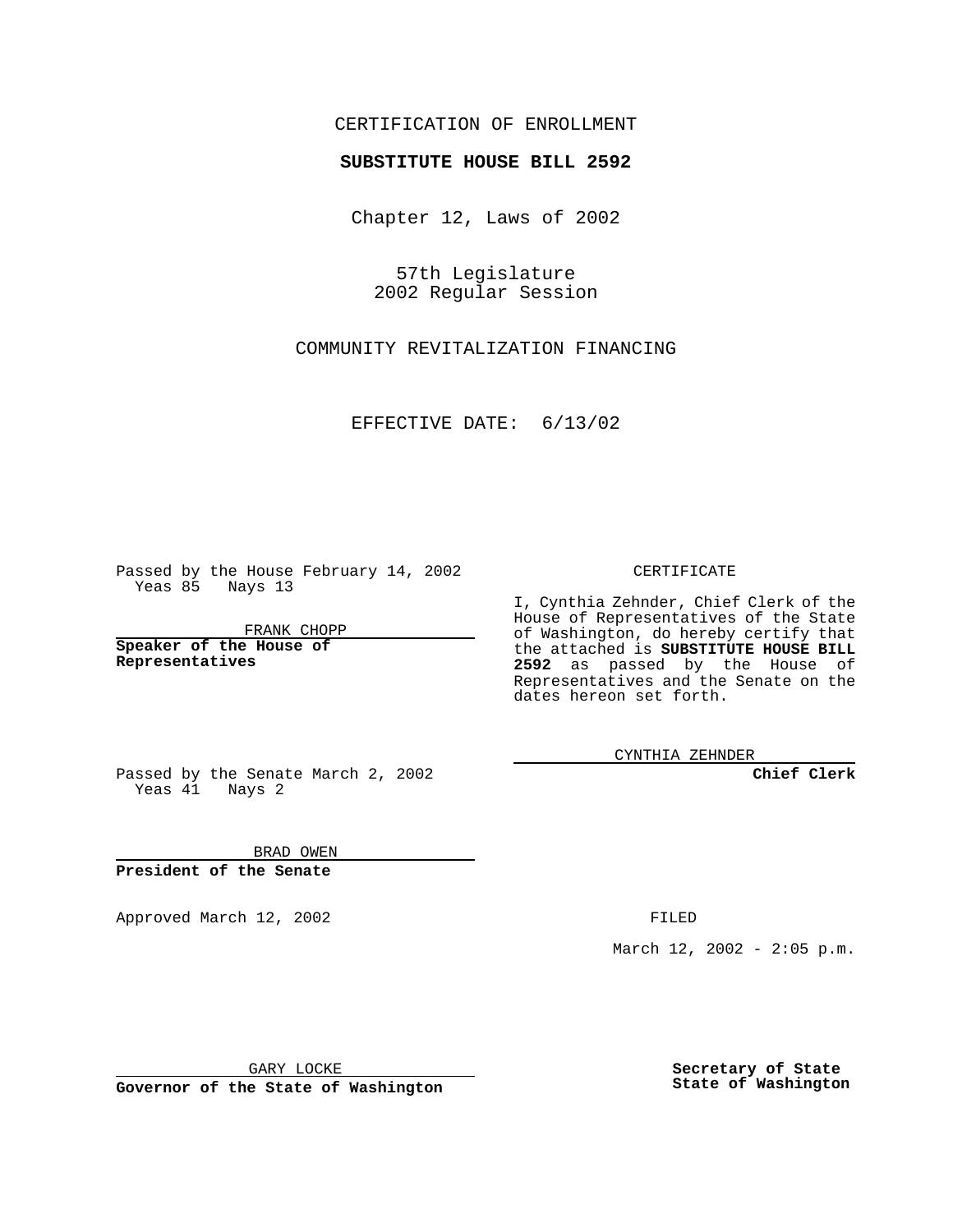## **SUBSTITUTE HOUSE BILL 2592** \_\_\_\_\_\_\_\_\_\_\_\_\_\_\_\_\_\_\_\_\_\_\_\_\_\_\_\_\_\_\_\_\_\_\_\_\_\_\_\_\_\_\_\_\_\_\_

\_\_\_\_\_\_\_\_\_\_\_\_\_\_\_\_\_\_\_\_\_\_\_\_\_\_\_\_\_\_\_\_\_\_\_\_\_\_\_\_\_\_\_\_\_\_\_

Passed Legislature - 2002 Regular Session

## **State of Washington 57th Legislature 2002 Regular Session**

**By** House Committee on Trade & Economic Development (originally sponsored by Representatives Gombosky, Ahern, Eickmeyer, Clements, Grant, Dunn, Fromhold, Mulliken, Wood, Ogden, Linville, Hatfield and Conway)

Read first time 02/05/2002. Referred to Committee on .

1 AN ACT Relating to community revitalization financing under chapter 2 39.89 RCW; amending RCW 39.89.030 and 39.89.040; adding a new section 3 to chapter 39.89 RCW; and repealing RCW 39.89.901.

4 BE IT ENACTED BY THE LEGISLATURE OF THE STATE OF WASHINGTON:

5 **Sec. 1.** RCW 39.89.030 and 2001 c 212 s 3 are each amended to read 6 as follows:

7 A local government may finance public improvements using community 8 revitalization financing subject to the following conditions:

 (1) The local government adopts an ordinance designating an increment area within its boundaries and specifying the public improvements proposed to be financed in whole or in part with the use 12 of community revitalization financing;

 (2) The public improvements proposed to be financed in whole or in part using community revitalization financing are expected to encourage private development within the increment area and to increase the fair market value of real property within the increment area;

17 (3) Private development that is anticipated to occur within the 18 increment area, as a result of the public improvements, will be 19 consistent with the countywide planning policy adopted by the county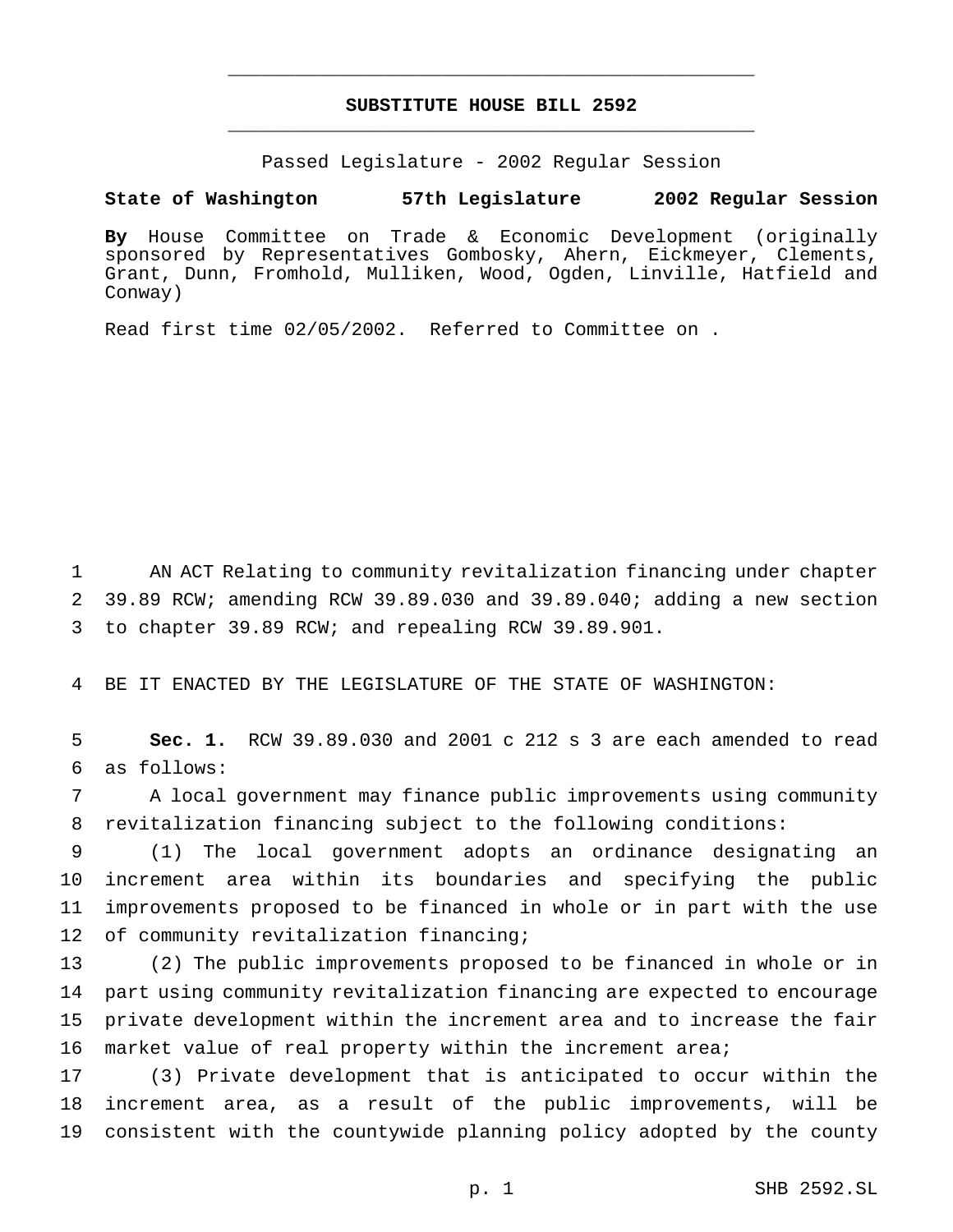under RCW 36.70A.210 and the local government's comprehensive plan and development regulations adopted under chapter 36.70A RCW;

 (4) Taxing districts, in the aggregate, that levy at least seventy- five percent of the regular property tax within which the increment area is located approves the community revitalization financing of the project under RCW 39.89.050(1); and

 (5) In an increment area that includes any portion of a fire protection district as defined in Title 52 RCW, the fire protection 9 district must ((approve their participation)) agree to participate in the community revitalization financing of the project under chapter 11 212, Laws of 2001<u>, for the project to proceed</u>. Approval by the fire protection district shall be considered as part of the required participation by taxing districts under subsection (4) of this section.

 **Sec. 2.** RCW 39.89.040 and 2001 c 212 s 4 are each amended to read as follows:

 (1) Public improvements that are financed with community revitalization financing may be undertaken and coordinated with other programs or efforts undertaken by the local government and other taxing districts and may be funded in part from revenue sources other than community revitalization financing.

 (2) Public improvements that are constructed by a private developer 22 must meet all applicable state and local laws.

 NEW SECTION. **Sec. 3.** A new section is added to chapter 39.89 RCW to read as follows:

 (1) A local government may issue revenue bonds to fund revenue-generating public improvements, or portions of public improvements, that are located within an increment area and that it is authorized to provide or operate. Whenever revenue bonds are to be issued, the legislative authority of the local government shall create or have created a special fund or funds from which, along with any reserves created pursuant to RCW 39.44.140, the principal and interest on these revenue bonds shall exclusively be payable. The legislative authority of the local government may obligate the local government to set aside and pay into the special fund or funds a fixed proportion or a fixed amount of the revenues from the public improvements that are funded by the revenue bonds. This amount or proportion is a lien and charge against these revenues, subject only to operating and